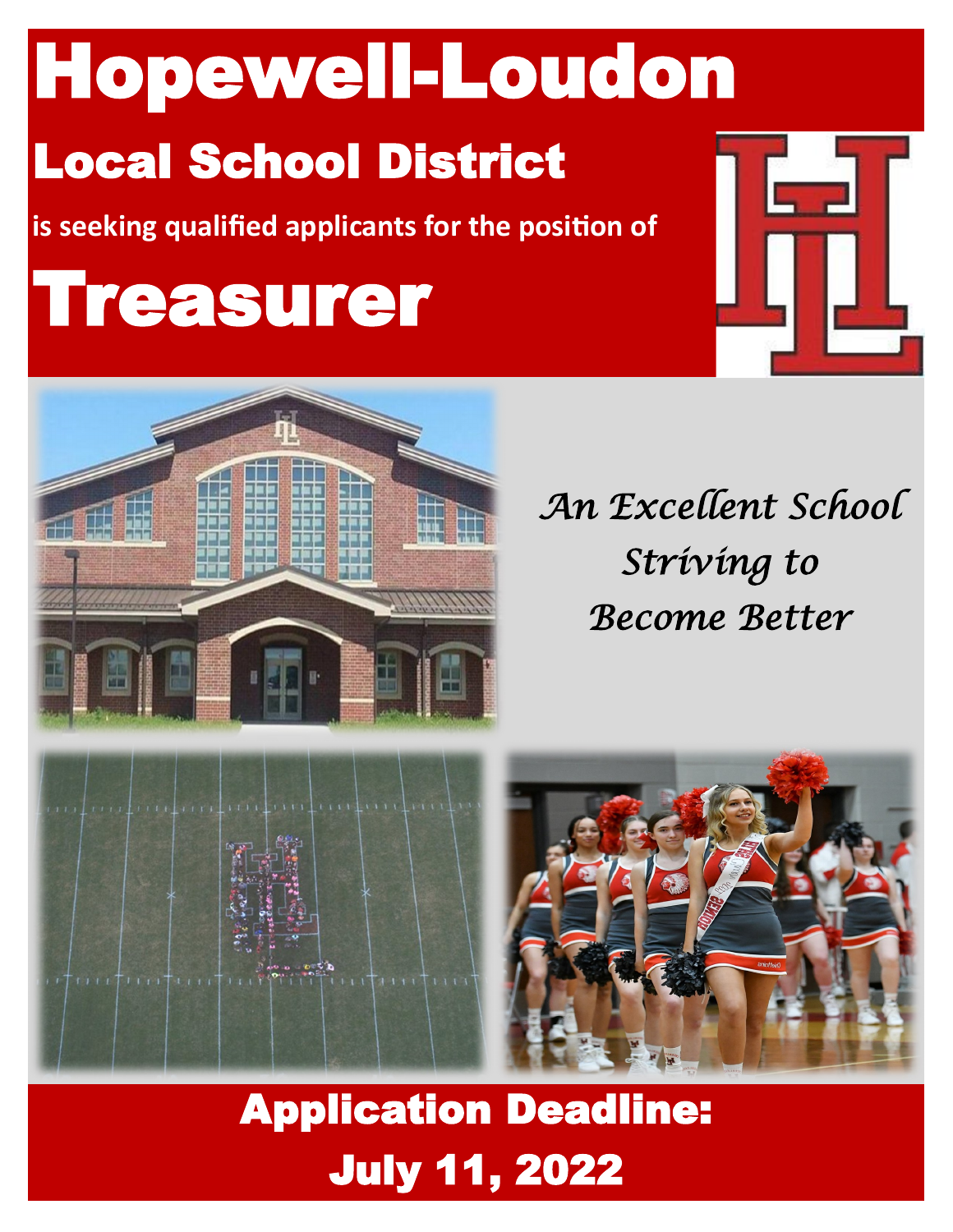### ł Hopewell-Loudon Local School

### The Vacancy

Hopewell-Loudon School District is seeking a qualified educational and organizational leader for the position of **Treasurer**. North Central Ohio Educational Service Center will be assisting the Hopewell-Loudon Board of Education with its search. All applications will be reviewed by the Hopewell-Loudon Local School Board of Education.

### About the District and Community



Located on the edge of Bascom, OH, Hopewell-Loudon Local School District is nestled in west central Seneca County, minutes from Tiffin and Fostoria. In a community-minded location, students and families can thrive and have peace of mind knowing that Hopewell-Loudon offers an amazing educational experience supported by highly qualified teachers and staff.

Hopewell-Loudon Local School opened the doors to their new K-12 facility during the 2013-2014 school year. Approximately 800 students are currently enrolled, including more than 200 students choosing to be part of the Chieftain family through openenrollment.

Hopewell-Loudon Local School provides top-notch education, competitive athletics, crea-**\*** Decianed by TownManeLISA com

tive arts, and more. It is a sought-after district both for students and staff.

In addition to traditional education, Hopewell-Loudon Local School offers Career Technical Education through Vanguard-Sentinel and Technology Center and College Credit Plus opportunities. Students are supported from kindergarten through graduation and given opportunities that meet their needs.

### District Information

### **Total Valuation:**

| Residential/Agriculture  \$128,756,590 |  |
|----------------------------------------|--|
| Rover Pipeline \$139,429,140           |  |

### **Levies:**

| Operating/Voted Mills 15.4         |  |
|------------------------------------|--|
|                                    |  |
|                                    |  |
|                                    |  |
| Income Tax for Bond Retirement0.5% |  |

**Average Teacher Salary** ............................ \$69,501.15

### **Total District Employees:**

**General Fund Budget**................................ \$9,300,000